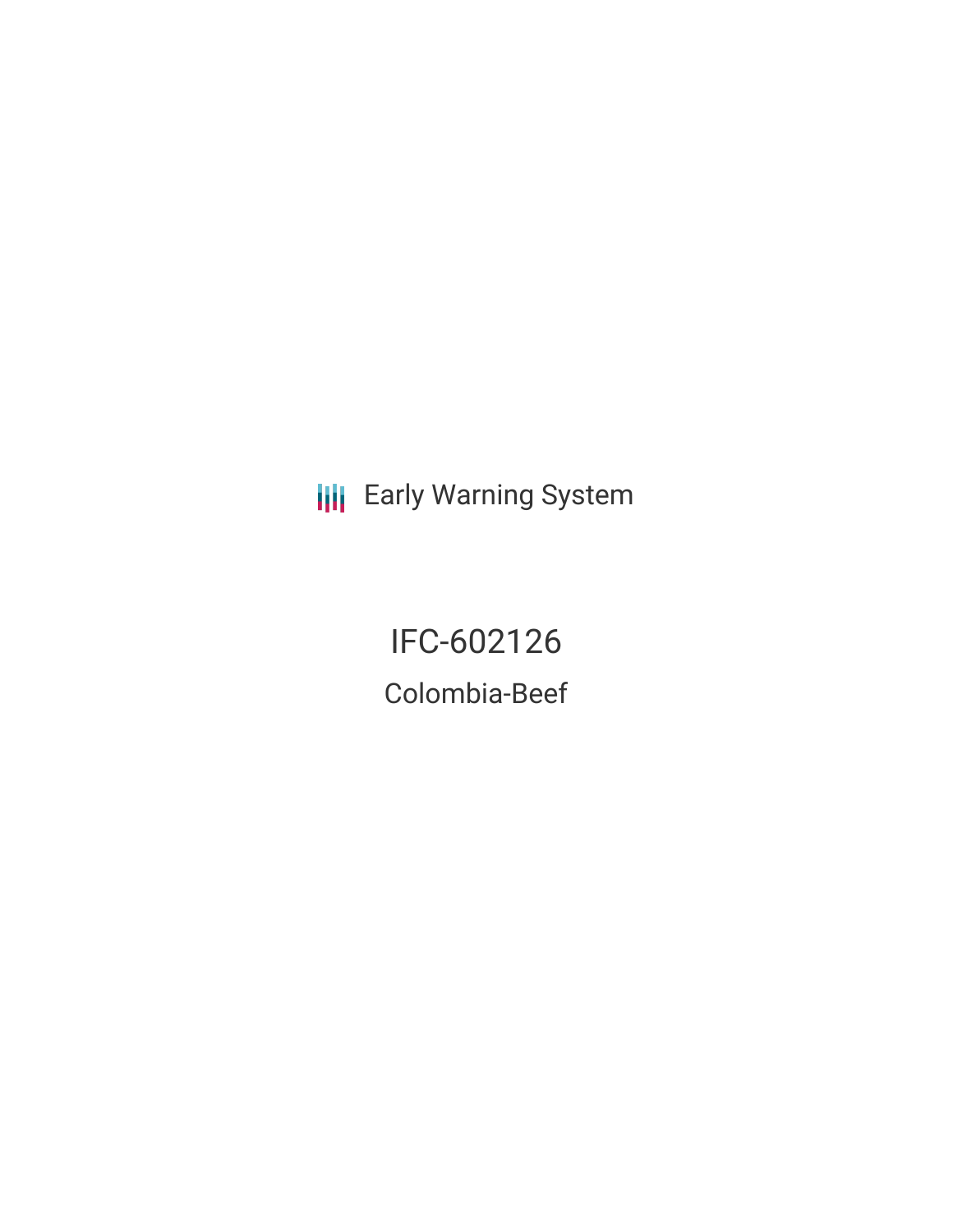## **Quick Facts**

| <b>Countries</b>               | Colombia                                |
|--------------------------------|-----------------------------------------|
| <b>Financial Institutions</b>  | International Finance Corporation (IFC) |
| <b>Status</b>                  | Active                                  |
| <b>Bank Risk Rating</b>        | U                                       |
| <b>Voting Date</b>             | 2018-08-21                              |
| <b>Borrower</b>                | Not Specified                           |
| <b>Sectors</b>                 | Agriculture and Forestry                |
| <b>Investment Amount (USD)</b> | \$1.98 million                          |
| <b>Project Cost (USD)</b>      | \$1.98 million                          |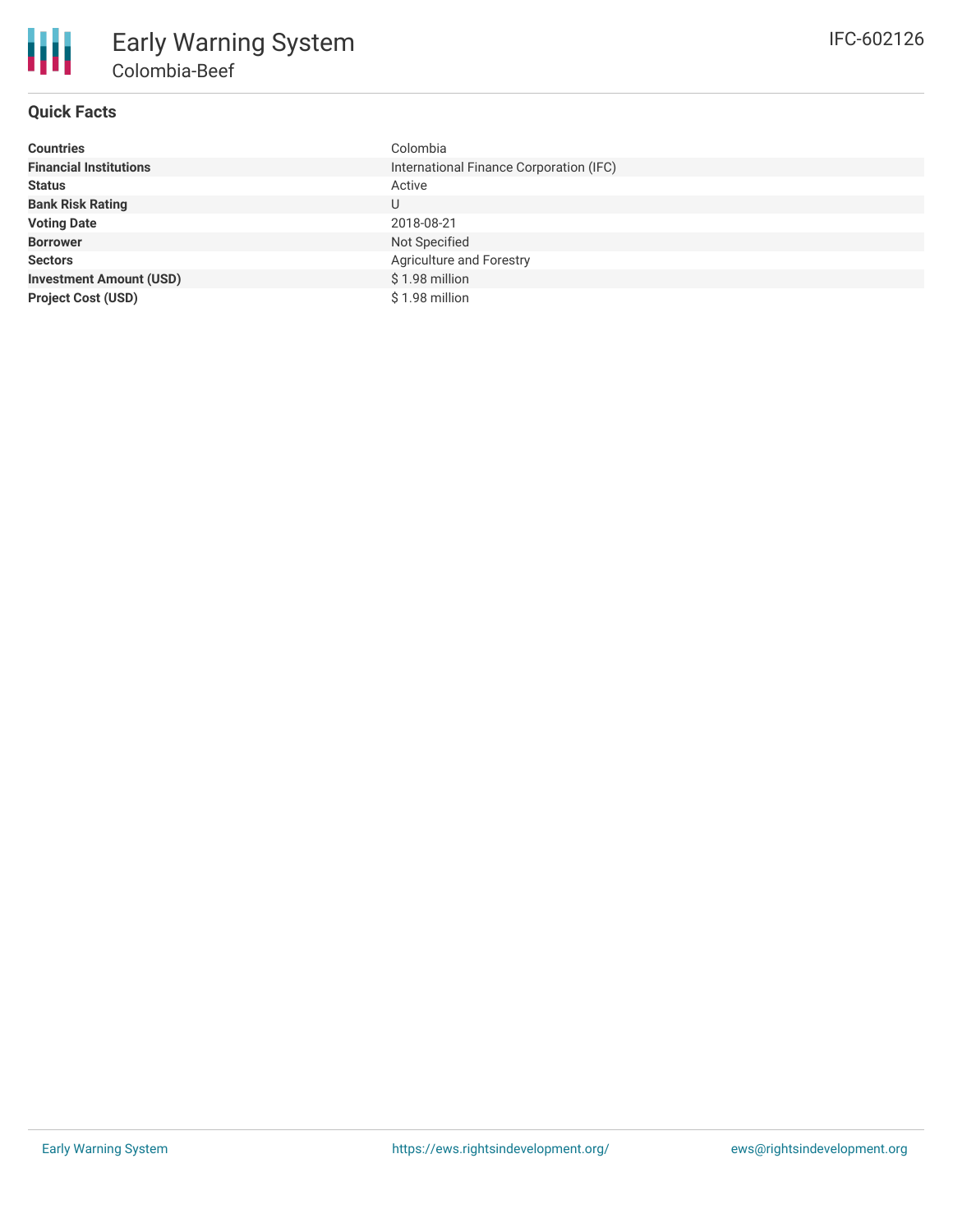

## **Project Description**

According to the bank, this project aims at improving Colombia's beef industry by aligning current cattle farming to more productive and sustainable practices, creating new opportunities to reach high-end export markets. The project will address the challenges associated with producing and exporting sustainable beef products in two ways: i) the project will work along clients' supply chains to identify and address gaps limiting their productivity levels, such as increasing slaughter weight so that it meets the standards of major export markets. And, ii) the project will disseminate sustainable beef production practices along clients' supply chains to decrease its impact on climate change, which will create great marketing opportunities for Colombian beef as a sustainable product for a global food market.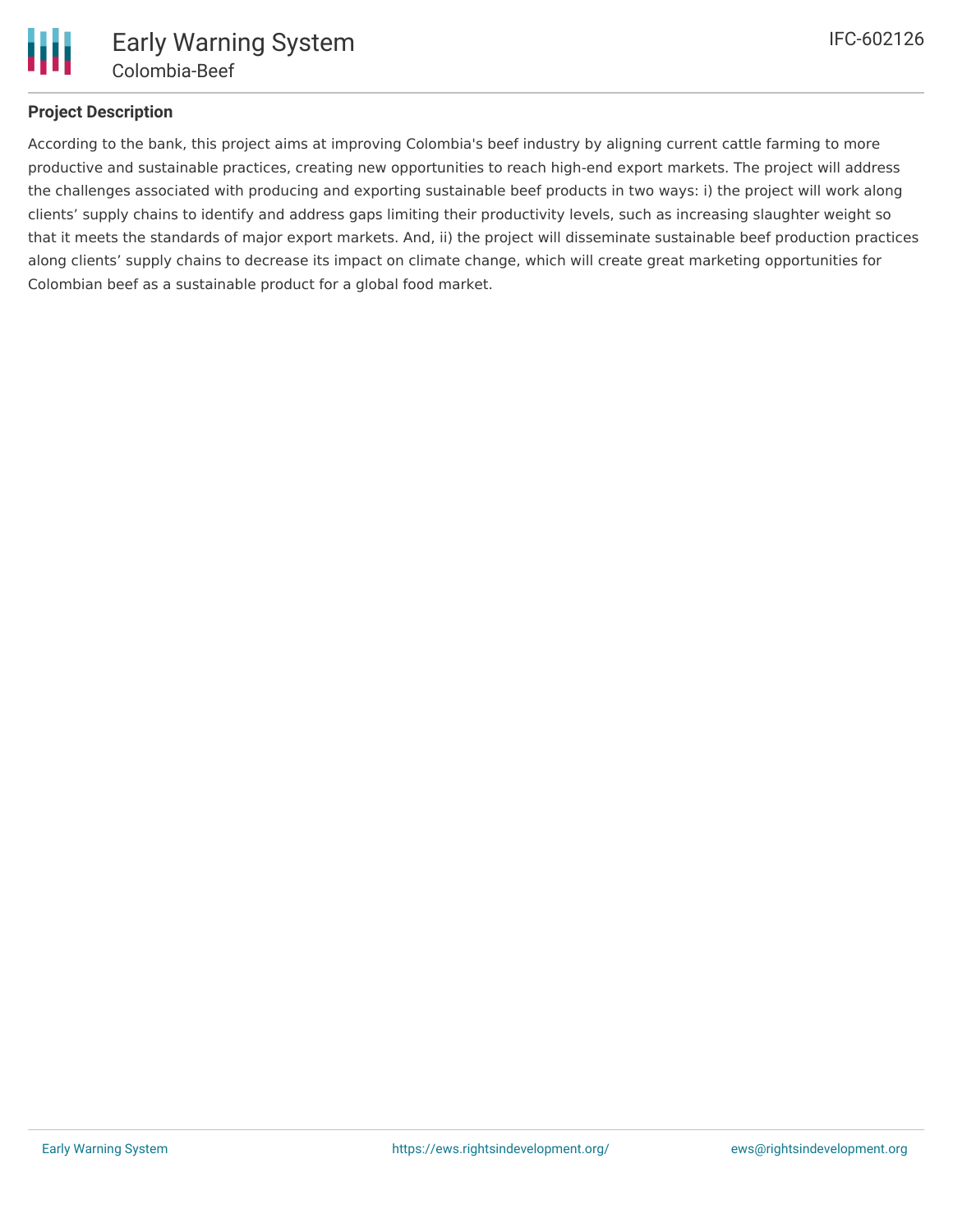

## **People Affected By This Project**

1) Improve ranchers' productivity within client supply chains over a four-year period through the adoption of climate-smart ranching practices.

2) Support the sustainable development of Colombia's beef sector to reach new/high-end markets.

3) Support existing beef industry efforts to develop sustainable practices and build local capacity.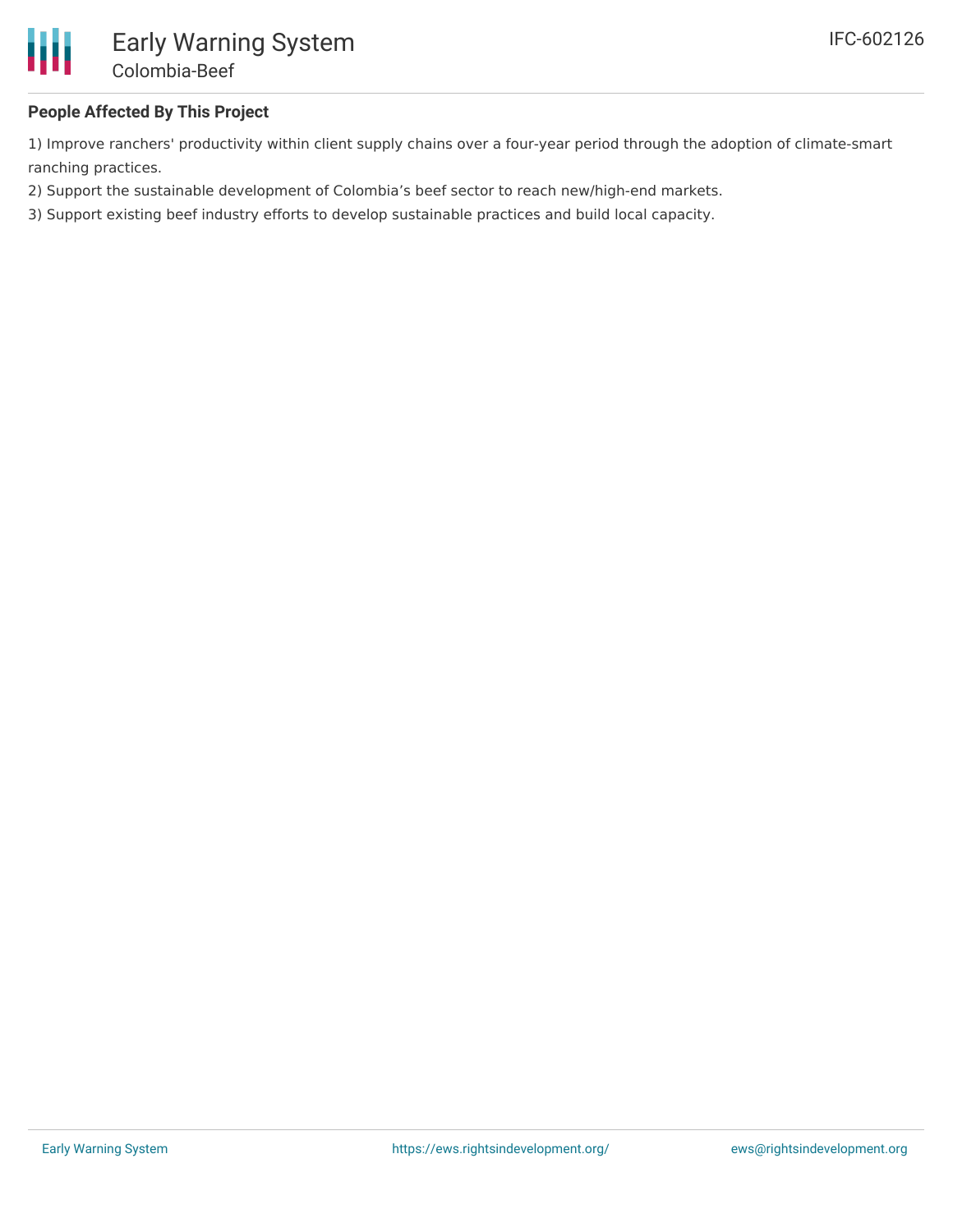• International Finance Corporation (IFC)

Investment type not clear at the type of the snapshot